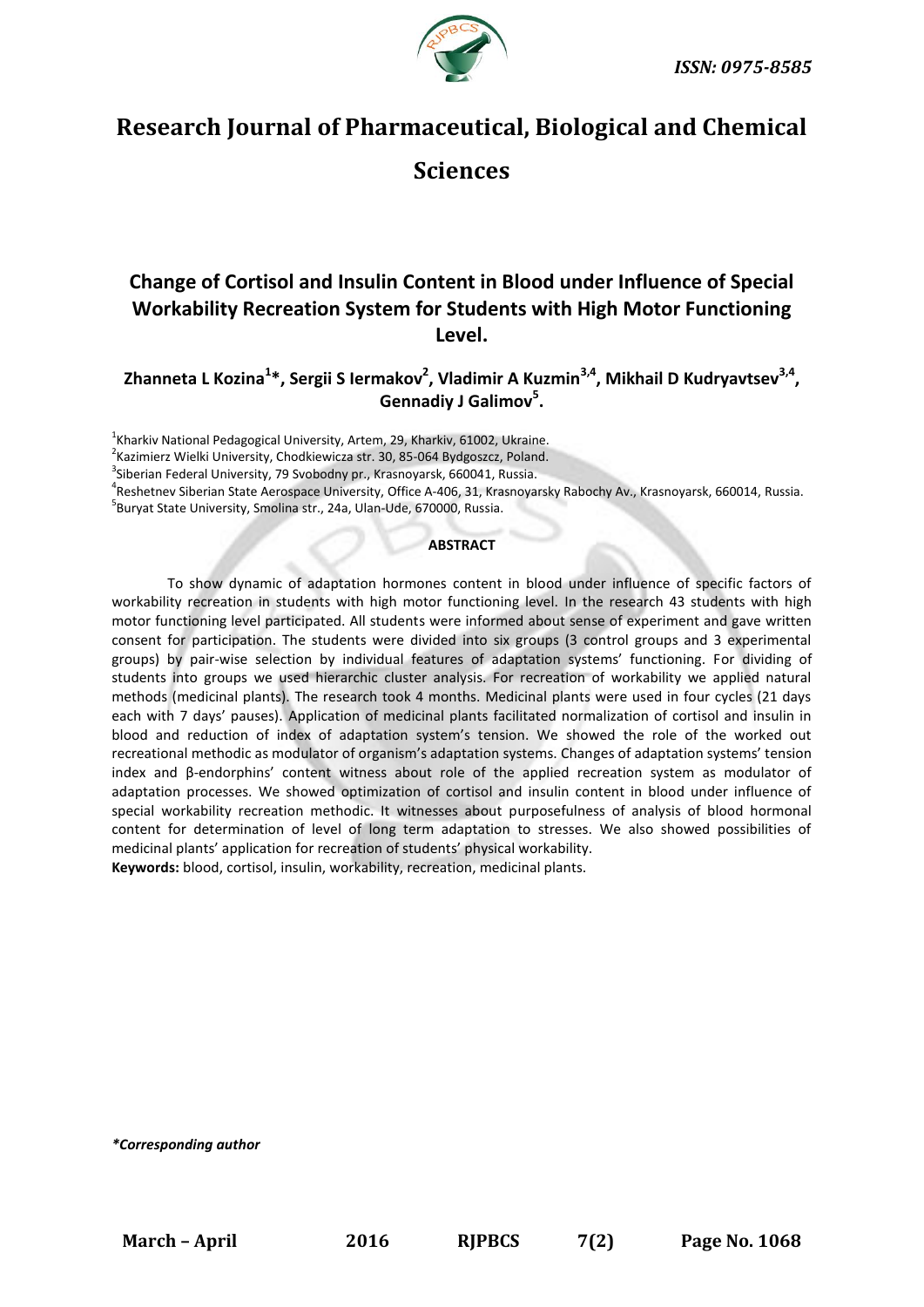

#### **INTRODUCTION**

The relevance of the research is conditioned by the fact that at present time effectiveness of application of different workability recreation indicators is under discussion [1–5]. In many researches, devoted to workability recreation after physical loads [6–10] the most mobile parameters are taken as the tested ones: heart beats rate; blood pressure and other [11–15]. These indicators reflect organism's reaction to load just after the load: the so-called "urgent" adaptation of organism to load. One of indicators of longterm adaptation is hormonal changes in organism [16–19]. For example, cortisol is a stress hormone [12]. Its content in blood can be substantially influenced by general psycho-somatic state (stress, depression, heavy comorbidities, intoxication) [20–22]. That is why usage of cortisol content indicator as indicator of organism's adaptation to stress factors is rather relevant. It permits to determine effect of long term adaptation (no less than three weeks). Application of cortisol as indicator of "urgent" adaptation is less effective. It can explain results of researches by Buchheit M. et al. [23]. These authors found that training load, heart beats rate and indicators of health were simple indicators for control of sportsmen training's quality in training camp. Cortisol in this case is less effective indicator because of complexity of procedure of its determination [24]. However, application of cortisol as indicator of long term adaptation is relevant. The same principles are suitable for insulin content in blood [25–29].

That is why determination of dynamic of cortisol, insulin and peptide beta-endorfine concentration in blood has theoretical significance for identification of organism's reationto stress of hormonal system. With it, it is necessary to consider influence of stress factors in combination with effectiveness of recreational processes. Besides, such researches are interesting from practical point of view. For exmple for deremination of effetiveness of different factors, increasing oragism's adaptation potentials. It is known that for man the most stress factor is physical loads. In this connection analysis of cortisol, insulin and peptide beta-endorphin concentration in blood of students with high letevl of motor functioning is of theoretical and practical significance. Influence of cortisol and insulin content in blood on special factors of workability recreation is reflected also in researches on sports medicine [30–33]. Modern process of sport training requires maximal tension of sportmen's organisms. It is noted in many works: influence of training load and organism's response to it on workability level [34–36]; control of physical load and fatigue influence on indicators of sportsmen's fitness [23, 37–40]; control of young sportsmen's changes of physical workability and heart beats rate [41–43]; effectiveness of sportsmen's adaptation to physical loads by indicators of heart rhythm variability [44–46]; recreation of sportsmen's workability with the help of medicinal plants [47–51].

Recreational processes take central place in sportsmen's trainings [48, 52, 53]. They require application of effective and practical methods, which do not cause side effects [47, 54–57]. Natural recreation methods, which have been used since ancient time in practice of folk medicine, are exactly these methods [58–60]. Their combination with effective training programs meets the requirements of modern sports. Experimental proof of this principle is especially relevant in modern sports and in sports of the future.

Medicinal plants take one of central places in natural means of workability recreation [58, 59, 61–63]. At present, not medical recreational means have acquring still higher popularity. Among them medicinal plants, which are non traditional natuiral recreational means, are the most interesting. Their effectiveness has been proved by thousands years' practice of their application.

Positive influence of natural means on workability recreation is noted in many researches: immersion in cold water (15°) for up to 10 minutes (several series) is the most optimal for recreation of workability after physical loads [64]; physical condition of junior schoolchildren depends on alternation of loads and rest [54, 65]; determination of hemoglobin level for optimization of respiratory function [66]. In general recreation is conditioned by many physiological processes and depends on different factors. Giorgi et al. [67] studied functional recreation (on example of heart beats rate) of 8 years' age and 20 years' age Judo wrestlers. The authors found that in older age (20 years) more by 49.3% work is fulfilled, comparing with younger age (8 years). Recreation degree in older age is by 14.8% higher in comparison with young Judo wrestlers. Functional recreation of organism is more influenced by age than coefficient of quantity of fulfilled work.

Thus, it can be assumed that application of special factors of workability recreation in students with increased motor functioning will permit:

**March – April 2016 RJPBCS 7(2) Page No. 1069**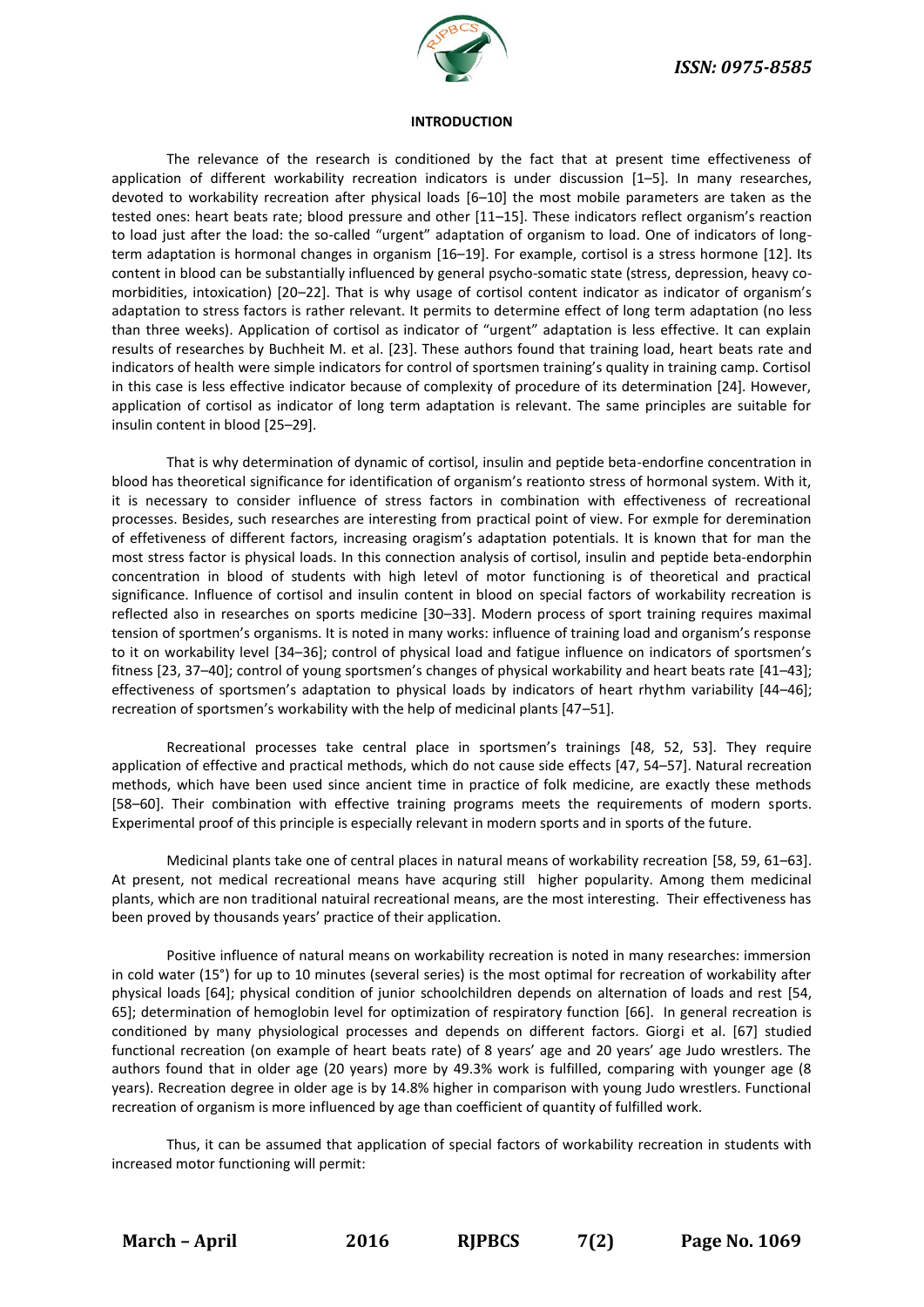

- 1) Determine dynamic of cortisol, insulin and peptide beta-endorfine concentraion in blood;
- 2) Find out specific features of organism's long term adaptation to physical loads;
- 3) Create view of mechanisms of adaptation to physical loads;
- 4) Determine effectiveness of special methodic of workability recreation with the help of medicinal plants.

In this connection the chosen direction of the research is relevant and timely.

The purpose of the works is to show dynamic of adaptation hormones content in blood under influence of specific factors of workability recreation in students with high motor functioning level.

The research was approved by ethic Committee of Kharkov national pedagogic university. Written consents of students for participation in this experiment were also received.

### **MATERIAL AND METHODS**

In the research 43 students with high motor functioning level participated. All students actively practice game kinds of sports. All they are students of physical education faculty. The students were divided into six groups (3 control groups and 3 experimental groups) by pair-wise selection by individual features of adaptation systems' functioning. For dividing of students into groups we used hierarchic cluster analysis. (see table 1).

#### **Table 1. Distribution of the tested into groups as a result of cluster analysis of heart beats rate indicators and cortisol and insulin concentration in blood**

| Group          | Initial data                                                                                                                                      | <b>Experimental effect</b>              |  |
|----------------|---------------------------------------------------------------------------------------------------------------------------------------------------|-----------------------------------------|--|
| 1 control      | High<br>concentration<br>cortisol<br>low<br>0f<br>and                                                                                             | Ordinary training process               |  |
| 1 experimental | concentration of insulin in blood. High activity of<br>sympathetic division of nervous system                                                     | Non traditional recreational<br>methods |  |
| 2 control      | high<br>concentration of cortisol<br>and<br>Low                                                                                                   | Ordinary training process               |  |
| 2 experimental | concentration of insulin in blood. Low activity of<br>para-sympathetic division of nervous system                                                 | Non traditional recreational<br>methods |  |
| 3 control      | Average concentration of cortisol and average<br>concentration of insulin in blood. Average activity<br>of sympathetic division of nervous system | Ordinary training process               |  |

Experimental and control groups number 1 consisted of the tested with high content of cortisol (500– 650 nmol/L). These groups were assessed as groups with too high activity of adaptation systems, connected with any stresses. Experimental and control groups with low cortisol content (220–350 nmol/L) had number 2 and were assessed as groups with inhibited adaptation systems, resulted from over-fatigue or avitaminosis. The rest tested were in experimental and control groups number 3 – with average concentration of cortisol (see table 1). In the tested with high content of cortisol we registered low content of insulin. These tested, with high cortisol and low insulin content, were characterized by high activity of sympathetic part of vegetative nervous system. The tested, who had high insulin and low cortisol content, demonstrated increased activity of para-sympathetic part of vegetative nervous system.

The received data confirm the known fact about reflection of activity of nervous system's sympathetic part by level of cortisol concentration as well as about reflection of nervous system's para-sympathetic part by level of insulin concentration. Level of β-endorphin concentration reflects activity of regulatory mechanisms of organism's adaptation system's functioning. The highest level of β-endorphin concentration was found in groups, in which indicators of cortisol and insulin concentration confidently differed from average values.

Experimental groups were trained with application of individual means of workability recreation. In control groups the worked out methodic was not used. The research took 4 months. Medicinal plants were used in four cycles (21 days each with 7 days' pauses).

Medical plants were used in the following composition: Méntha piperíta, Verónica officinalis, Oríganum vulgáre, Crataégus sanguínea, Melilótus officinális, Tília cordáta), Thýmus serpýllum, Tussilágo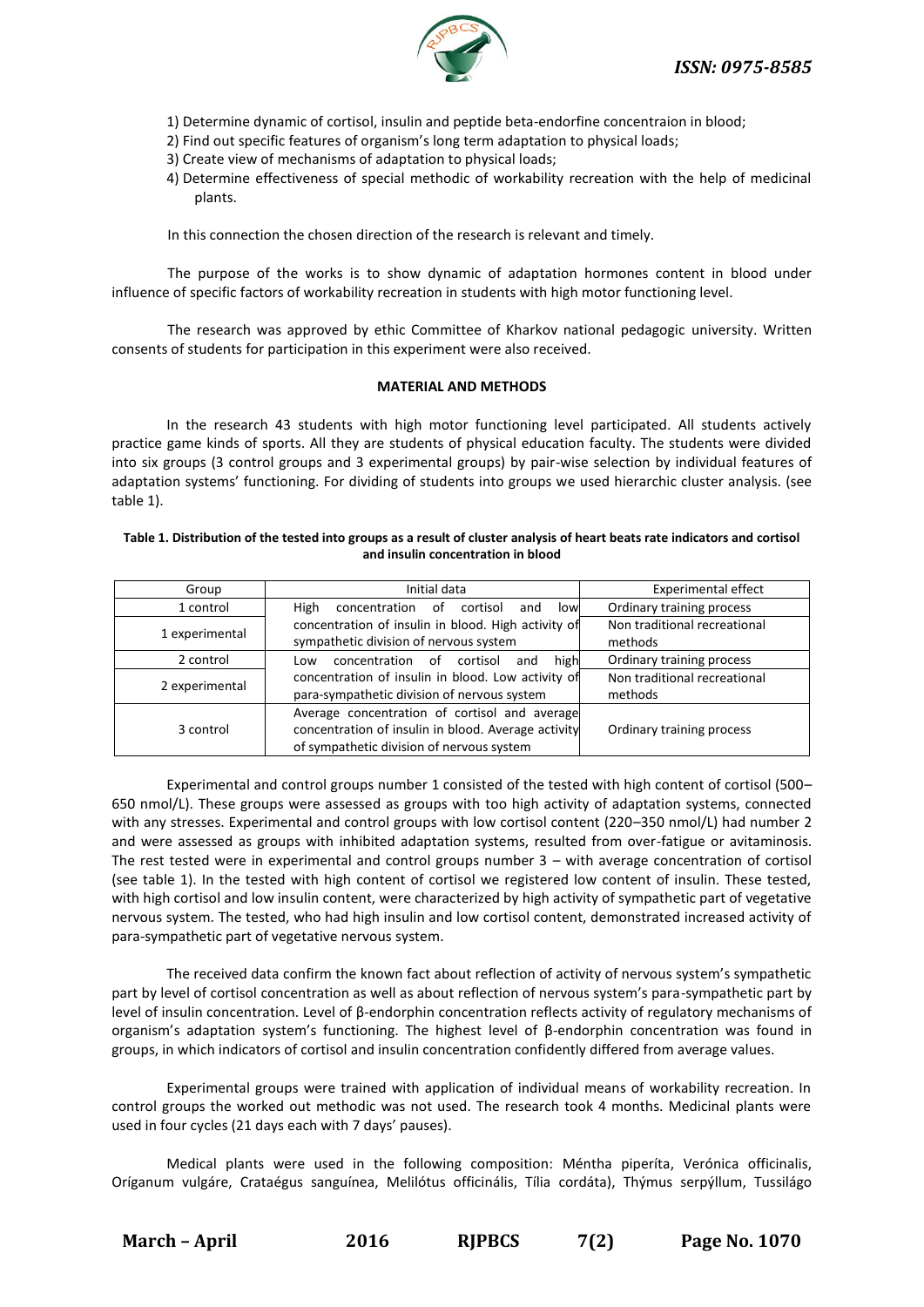

fárfara, Hypéricum perforátum, Artemísia vulgáris, Rhodíola rósea, Urtíca dióica [59].

For determination of organism's adaptation potentials we used bio-chemical methods of blood extended test. As indicators we chose: concentration of cortisol and peptide of β-endorphin, regulating functioning of organism's adaptation systems; concentration of insulen and hemoglobin.

Besides, we calculated index of adaptation systems' tension by formula [48]:

$$
I N \kappa / i = \frac{x_2 \times 100\% \div x_1}{y_2 \times 100\% \div y_1};
$$

Where *ІN к/і* – index of adaptation systems' tension;

- $x_1$  mean value of cortisol concentration in group before experiment;
- *х<sup>2</sup>* mean value of cortisol concentration in group after experiment;
- $y_1$  mean value of insulin concentration in group before experiment;
- $y_2$  mean value of insulin concentration in group after experiment.

As it is known, index *к/i* (in this research it is index of adaptation systems' tension) – is relation of percentage of values of cortisol and insulin normal values. The lower it is the higher organism's reserve potentials are [44, 68, 69]. We also determined relation of β-endorphin content aftre experiment to concentration of β-endorphin before experiment. Indicator higher than "1" witnessed about increase of organism's adatation systems' activity. Indicator lower than "1" witnessed about weakening of organism's adaptation systems' activity.

#### **RESULTS OF THE RESEARCH**

Results of the research showed that the worked out recreation system was a stimulator of activity of organism's adaptive and regulatory systems. It is witnessed by change of indicators of cortisol, insulin and βendorphin concentration in control and experimental groups.

In the first experimental group we noticed: confident reduction of cortisol conentration (p<0.001); confident increase of insulin concentration (р<0.001); confident increase of β-endorphin concentration (р<0.05) (see table 2, fig.1).



**Figure 1. Indicators of cortisol and insulin content in blood in experimental groups before and after experiment:** 

A – Content of cortisol in blood before experiment;

B – Content of cortisol in blood after experiment;

C – Content of insulin in blood before experiment;

D – Content of insulin in blood after experiment.

**March – April 2016 RJPBCS 7(2) Page No. 1071**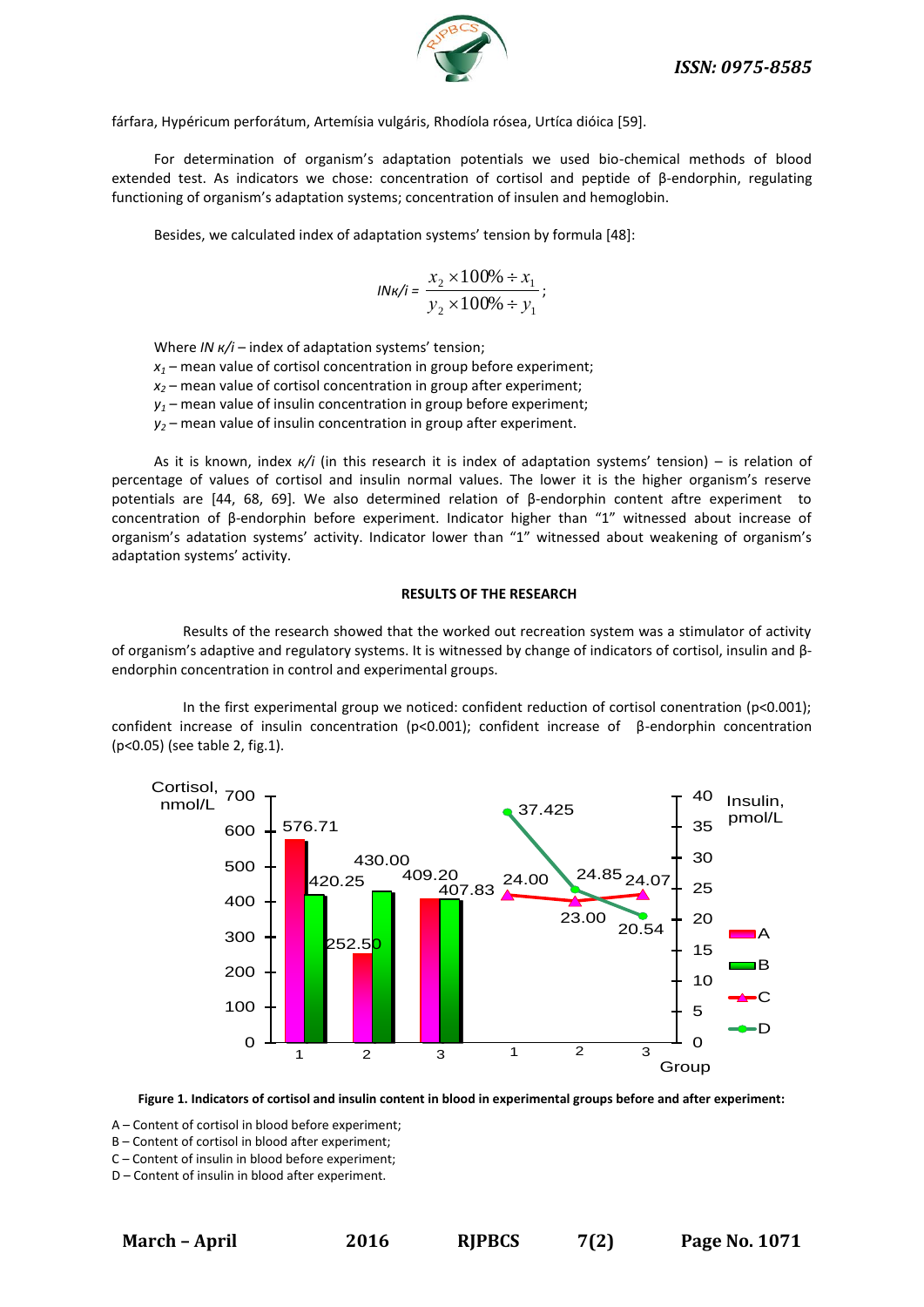

| Indicators                           | Group          | <b>Before</b><br>experiment | After experiment | t     | p       | $IT^*$ | $\beta_1/\beta_2{}^{**}$ |
|--------------------------------------|----------------|-----------------------------|------------------|-------|---------|--------|--------------------------|
| Cortisol,<br>nmol/L                  | 1 <sup>C</sup> | 569.7±15.42                 | 540.6±14.26      | 3.05  | < 0.05  | 0.93   |                          |
|                                      | 1 E            | 576.71±23.24                | 420.25±18.45     | 9.54  | < 0.001 | 0.42   |                          |
|                                      | 2 <sub>C</sub> | 269.8±1314                  | 310.2±13.28      | 3.78  | < 0.05  | 1.11   |                          |
|                                      | 2 E            | 252.5±15.47                 | 430±12.45        | 12.95 | < 0.001 | 1.6    |                          |
|                                      | 3C             | 415.1±25.13                 | 410.1±14.52      | 0.74  | >0.05   | 1.24   |                          |
|                                      | 3 E            | 409.2±23.14                 | 407.83±16.57     | 0.05  | >0.05   | 1.25   |                          |
| Insulin,<br>pmol/L                   | 1 <sup>C</sup> | 24.8±0.05                   | 25.4±0.08        | 0.56  | >0.05   |        |                          |
|                                      | 1 E            | 24±0.16                     | 37.43±0.07       | 11.23 | < 0.001 |        |                          |
|                                      | 2C             | 22.9±0.11                   | $23.2 \pm 0.13$  | 0.09  | >0.05   |        |                          |
|                                      | 2 E            | 23±0.08                     | 24.85±0.14       | 3.86  | < 0.05  |        |                          |
|                                      | 3 C            | 23.8±0.04                   | 18.8±0.16        | 2.95  | < 0.05  |        |                          |
|                                      | 3 E            | 24.07±0.09                  | 20.54±0.18       | 2.84  | < 0.05  |        |                          |
| <b>Beta</b><br>endorphins,<br>pmol/L | 1 <sup>C</sup> | 24.01±0.12                  | 24.5±0.07        | 2.84  | < 0.05  |        | 1.02                     |
|                                      | 1 E            | $23 \pm 0.11$               | 24.82±0.09       | 3.25  | < 0.05  |        | 1.08                     |
|                                      | 2 <sub>C</sub> | 23.17±0.18                  | 24.8±0.05        | 3.21  | < 0.05  |        | 1.07                     |
|                                      | 2 E            | 20±0.19                     | 25.2±0.06        | 3.75  | < 0.05  |        | 1.26                     |
|                                      | 3 C            | 24.02±0.08                  | $22.1 \pm 0.15$  | 2.85  | < 0.05  |        | 0.92                     |
|                                      | 3 E            | 23.6±0.09                   | 19.35±0.08       | 2.98  | < 0.05  |        | 0.83                     |

#### Table 2. Hormonal indicators of adaptation systems' work of students with high motor functioning before and after **application of special workability recreation methodic**

Notes:

\*IT – index of tension of adaptation systems;

\*\*  $β_1/β_2$ -relation of β-endorphins after experiment to concentration of β-endorphins before experiment;

C – control group;

E – experimental group.

In first control group we also noticed the same tendecy (see table 2), that witnesses about modulatory role of regular trainings themselves. This effect is increased at the account of application of the worked out complex recreation methodic. In first control group reduction of cortisol concentraion was not very expressed, comparing with experimental (p<0.05) (see table 2). Increase of insulin was not confident (see table 2). Increase of β-endorphins was also less expressed, comparing with experimental group (see table 2).

In experimental and control groups number 2 we registered increase of cortisol and reduction of insulin concentration. In experimental group these changes were more expressed. In experimental group number 2 increase of cortisol was confident (p<0.001). In control group number 2 increase of cortisol was confident with р<0.05. Reduction of insulin in experimental group number 2 was confident with р<0.05. In control group this change was not confident (see table 2, fig.1).

Increase of β-endorphins' concentration in control and experimental groups number 2 was confident with р<0.05. In experimental group this changes were more expressed (see table 2). In experimental and control groups number 3 change of cortisol concnetration was not confident (see table 2, fig.1). It can be explained by initial values of its concentration, which were close to average normal value as well as by absence of demand in such changes. Concentration of insulin changed (reduced) in the following way: in control group stronger than in experimental group (see table 2, fig.1). Concentration of β-endorphins also redused. It witnesses about weakening of activity of regulatory mechanisms of adaptation systems (see table 2). The received data also witness that regular trainings to some extent facilitate harmnization of adaptation systems' functioning. However, such changes are manifested only as tendency. At the same time application of complex recreation system significantly rise level of optimization of organism's adaptation systems' functioning. It is witnessed by the following:

- 1. Confident increase of cortisol content in cases with its low content;
- 2. Inhibition of adaptation systems, resulted from over-fatigue, avitaminosis or other factors;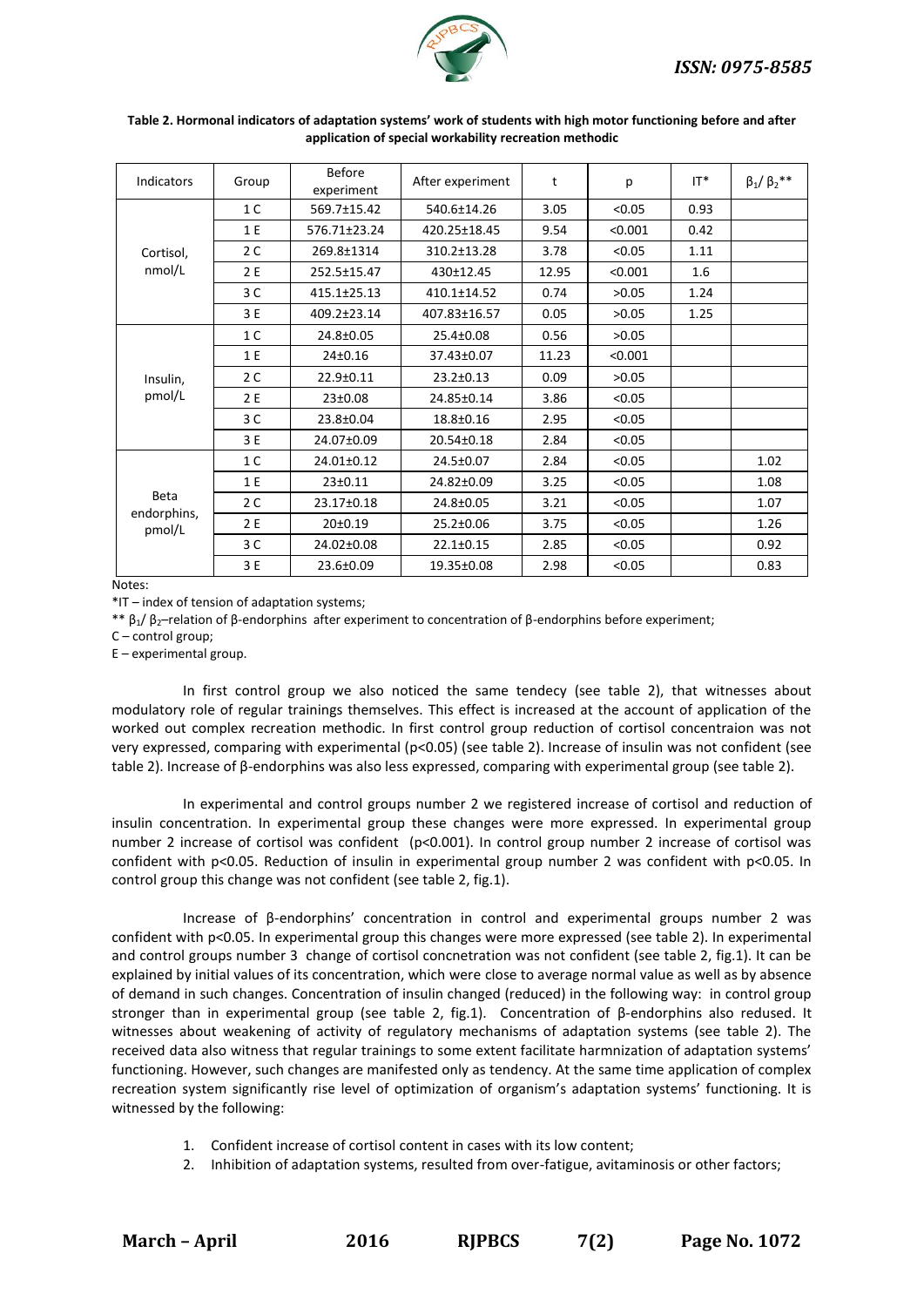

3. Reduction of cortisol concentration in cases with its high content and hyper-activity of adaptation.

In group with average cortisol concentration there were no changes. Less expressed β-endorphin content in experimental group, comparing with control group witnesses about stabilizing effect of complex recreational methodic (in case if adaptation hormones' content is close to normal). Index of adaptation systems' tension also witnesses about modulatory role of the worked out recreational system (see table 2). In first experimental group it is much less than "1" (0,42): concentration of cortisol reduced and concentration of – increased. In second experimental group index of adaptation systems' tension is much higher than "1" – (1,6): concentration of cortisol increased and cocentration of insulin – reduced. In third experimental group index of adaptation systems' tension is a little higher than "1": changes of the mentioned hormones' concentration were insignificant. In this case we observed stabilizing role of the worked out recreational methodic.

Correlation of β-endorphins concentrations berfore and after experiment also witnesses about modulatory role of the woked out recreational system (see table 2). In first and second experimental groups this value is higher than "1". It witnesses about increase of β-endorphins concentration as a result of experiment. Just in hese groups change of cortisol and insulin concentrationswere higher. In third group this value is less than "1". It shows weakening of adaptation systems' regulatory mechanisms in connection with absence of demand in any changes in organism: values of these indicators were close to normal. Changes of this correlation in control groups were expressed less than in experimental. It says about modulatory function of the worked out recreational system.

### **DISCUSSION**

The received results witness about effectiveness of application of medicinal plants for strengthening of organism's adaptation systems' functioning. Application of medicinal plants in health related and sports practice is often more preferable than application of synthetic medicine. In this case there are no side effects [12, 49, 56]. Herbs are closer to live organisms (including human being) by chemical composition. That is why they are metabolized better in comparison with synthetic medicine. Besides, most of synthetic medications are active substances, extracted from medicinal plants [58, 59, and 62]. Specialists in herbal medicine note [12, 58, 59], that effectiveness of medicinal plants' application is connected with holistic impact on organism. Medicinal plants contain complex of biologically active substances, naturally interconnected with each other. To achieve such effect synthetically is much more difficult. That is why treatment by medicinal plants was and remains to be effective mean of workability recreation.

At present medicinal plants are selected for recreation of workability on the base of chemical composition. With it, the most difficult is to combine different herbs. It is connected with the fact that some substances can strengthen or inhibit effect of other substances. It is very difficult to scientifically explain the methods of medicinal plants' selection. That is why scientific methods of research are used for generalization and analysis of experience of ancient folk medicine in respect to medicinal plants' application [51]. That means that the prospect is combination of scientific analysis and folk medicine art.

Especially difficult is selection of medicinal plants for sportsmen. It is connected with the fact that herbs can manifest their effect differently. That is why application of medicinal plants is mainly based on intuitive knowledge of separate specialists. In this connection, in our work we made an attempt to combine scientific knowledge and folk medicine art. It permitted to work out system of workability recreation for students with high motor functioning level in sports.

As a result of conducted researches we found that medicinal plants in the described composition have modulation effect. From the point of view of natural factors' positive influence (as recreational mean) the conducted by us research confirms the data of other authors. From the point of view of individual selection of medicinal plants (for recreation of workability) and modulation effect we received original data for practice of sports training.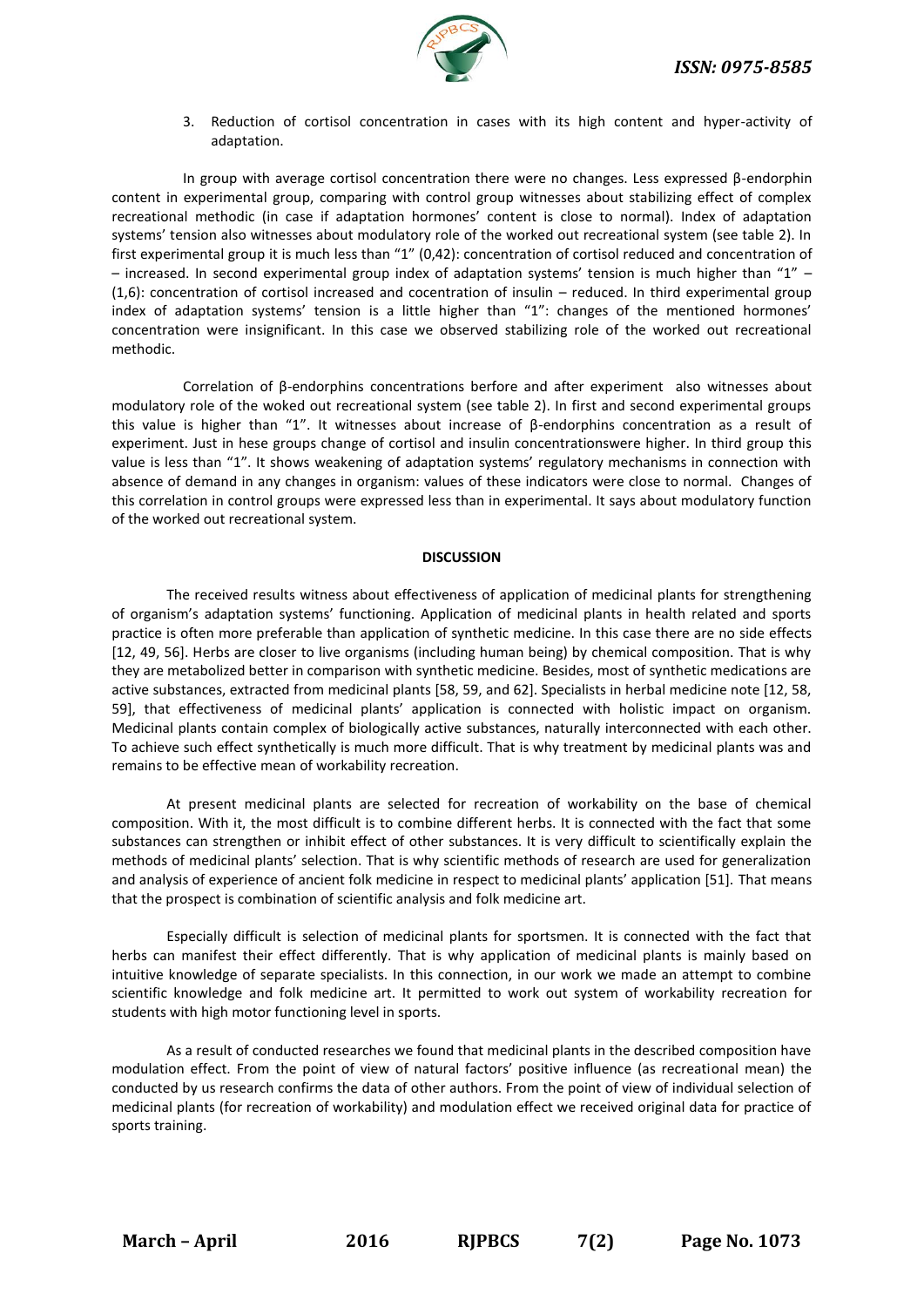

## **CONCLUSIONS**

The conducted research showed the role of the worked out recreational methodic as modulator of organism's adaptatiuon system. It is witnessed by increase of cortisol content (in case of its low initial content) and reduction of this indicator (in case of its initial increased content). The same changes are characteristics for insulin content. Changes of index of adaptation systems' tension and content of endorphins also witness about importance of the applied recreational system as modulator of adaptation processes.

## **REFERENCES**

- [1] *Likars'ki roslini: Enciklopedichnij dovidnik* [Medicinal plants. Encyclopedic reference book], 1999, Кiev, pp. 300–320.
- [2] Maher CG, Sherrington C, Herbert RD. Reliability of the PEDro scale for rating quality of randomized controlled trials. *Phys Ther*. 2003; 83: 713–721.
- [3] McLean BD, Coutts AJ, Kelly V. Neuromuscular, endocrine, and perceptual fatigue responses during different length between-match microcycles in professional rugby league players*. Int J Sports Physiol Perform.* 2010; 5: 367–383.
- [4] Mihailescu Liliana. First causes, prophylaxis and recovery in traumatic incidence in sprint runners. *Journal of Physical Education and Sport*, 2008; 21; 4: 77–80.
- [5] Korobeynikov G, Mazmanian K, Korobeynikova L, Jagiełło W. Psychophysiological states and motivation in elite judokas. *Archives of Budo*, 2010; 6(3): 129–136.
- [6] Mohr M, Mujika I, Santisteban J. Examination of fatigue development in elite soccer in a hot environment: a multi-experimental approach. *Scand J Med Sci Sports* 2010;20:125–132.
- [7] Mohr M, Nybo L, Grantham J. Physiological responses and physical performance during football in the heat. *PLoS One.* 2012; 7: e39202.
- [8] Mourot L, Bouhaddi M, Tordi N. Short- and long-term effects of a single bout of exercise on heart rate variability: comparison between constant and interval training exercises*. Eur J Appl Physiol.* 2004; 92:508–517.
- [9] Lahno O, Hanjukova O, Cherniavska O. Evaluation of the effectiveness of integrated psychomotor development of children in the age from 2 to 4. *Journal of Physical Education and Sport*, 2015; 4: 793– 799. doi:10.7752/jpes.2015.04121
- [10] Pachomov SP, Altuchova OB, Demakova NA, Krivoshei IV, Kolesnikov YV, Sobyanin FI. Study of cytokines polymorphous loci connections with rise of endometrium proliferative diseases. *Research Journal of Pharmaceutical, Biological and Chemical Sciences,* 2014; 5(6): 1473–1476.
- [11] Schulz KF, Altman DG, Moher D. CONSORT 2010 statement: updated guidelines for reporting parallel group randomised trials. *Int J Surg*. 2011;9: 672–677.
- [12] Simoes HG, Campbell CSG, Kokubun E. Blood glucose responses in humans mirror lactate responses for individual anaerobic threshold and for lactate minimum in track tests. *Eur J Appl Physiol.* 1999; 80:34–40.
- [13] Sobyanin FI, & Scherbin DV. On some problems of sports philosophy. *Teoriya i Praktika Fizicheskoy Kultury* 2012; 7: 32–34.
- [14] Yushina IA, Nekipelova EV, Sirotina SS, Sobyanin FI, Zhernakova NI. Studying the impact of the genetic polymorphisms of chemokines on the arterial pressure level and kidney function in patient with the chronic glomerulonephritis. *Research Journal of Pharmaceutical, Biological and Chemical Sciences* 2014; 5(5): 1103–1107.
- [15] Iermakov SS, Arziutov GN, Jagiełło W. Quick training of students to judo techniques. *Arch Budo* 2016;12:4–12.
- [16] Peter B Tomlinson, [Corey Joseph, Manuela Angioi.](javascript:void(0);) Effects of vitamin D supplementation on upper and lower body muscle strength levels in healthy individuals. A systematic review with meta-analysis. *Journal of Science and Medicine in Sport,* 2015;18;5:575–580. doi:10.1016/j.jsams.2014.07.022
- [17] Podrigalo LV, Iermakov SS, Galashko NI, Galashko MN, Dzhym VY. Assessment of arm wrestlers' adaptation status on the base of saliva biochemical characteristics in dynamic of competition and training loads. *Journal of Physical Education and Sport*, 2015;15(4):849–856. doi:10.7752/jpes.2015.04131
- [18] Prud'homme D, Bouchard C, Leblance C. Reliability of assessments of ventilatory thresholds. *J Sports Sci.* 1984; 2: 13–34.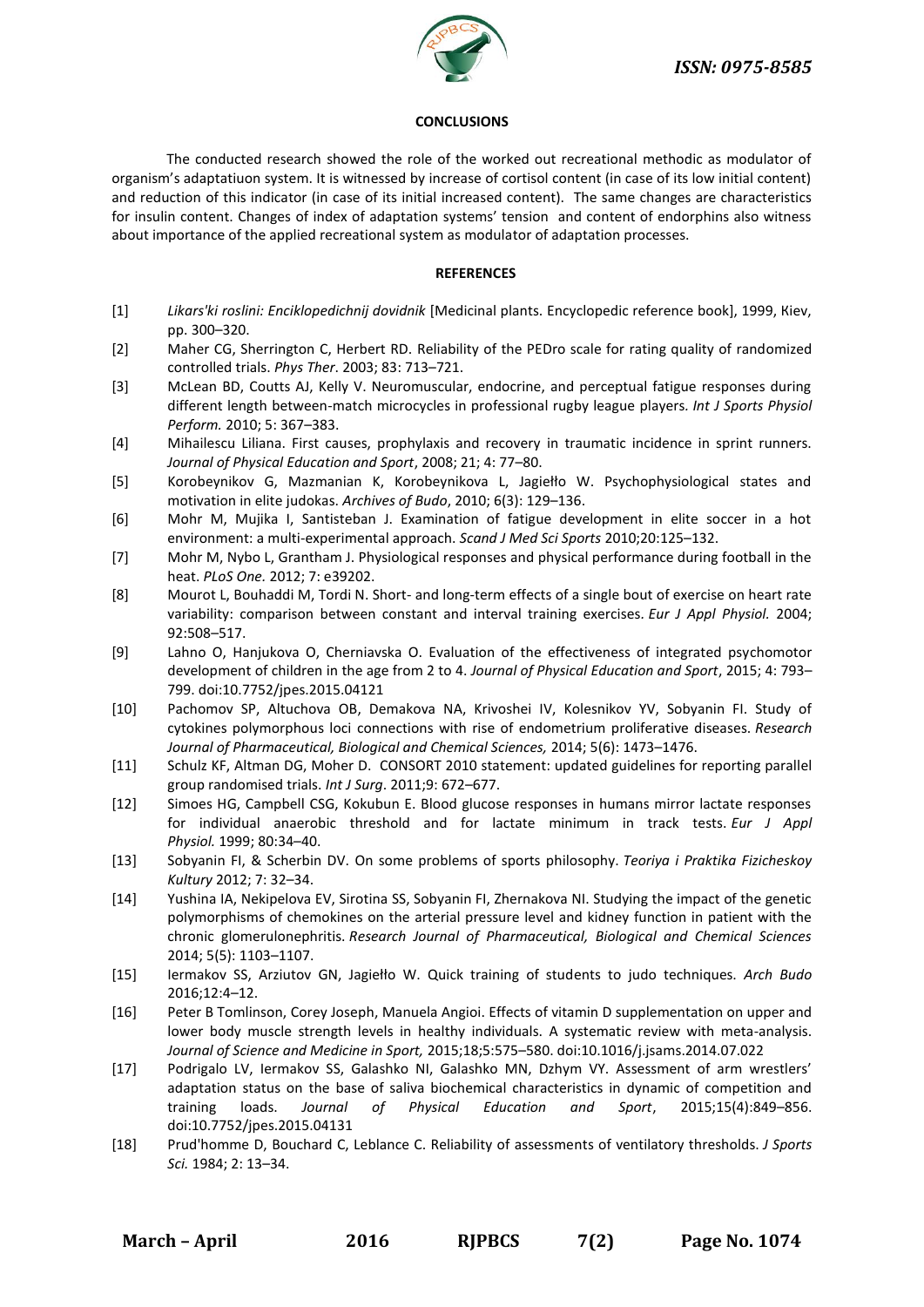

- [19] Seredenko LP, Kaloyerova VG, Dobrovolskaya NO, Kovalenko VV, Yakushonok NV. Use of physical factors to correct the performance of athletes. *Pedagogics, psychology, medicalbiological problems of physical training and sports*, 2009; 5: 241–244.
- [20] Herane Vives A, De Angel V, Papadopoulos A, Strawbridge R, Wise T, Young AH. The relationship between cortisol, stress and psychiatric illness: New insights using hair analysis. *Journal of Psychiatric Research*. 2015;70:38–49.
- [21] Mehranpour AB, Silalerdetkul S, Hasani SH, Witid M. Effect of two tapering methods on interleukin-6, cortisol and performance in elite male wrestler. *Pedagogics, psychology, medical-biological problems of physical training and sports*, 2015;8:82–88. doi:10.15561/18189172.2015.0811
- [22] Chernozub AA. Contents hormone cortisol in the blood youths with different levels of physical training and its changes in the single training sessions under athleticism. *Pedagogics, psychology, medicalbiological problems of physical training and sports*, 2011;7:97–99.
- [23] Buchheit M, Racinais S, Bilsborough JC, Bourdon PC, Hocking J, Cordy J. Mendez-Villanueva A, Coutts AJ. Monitoring fitness, fatigue and running performance during a pre-season training camp in elite football players. *Journal of Science and Medicine in Sport*, 2013;16(6):550–555 doi:10.1016/j.jsams.12.003
- [24] Chernozub AA. Contents hormone cortisol in the blood youths with different levels of physical training and its changes in the single training sessions under athleticism. *Pedagogics, psychology, medicalbiological problems of physical training and sports*, 2011;7:97–99.
- [25] Yevdokimov EI. Intercommunication of consumption of oxygen and dynamics of biochemical indexes of blood of sportsmen under the influence of the physical loading. *Physical Education of Students*, 2011;3:42–45.
- [26] Wolfe RR, Nadel ER, Shaw JHF, Stephenson LA, and Wolfe MH. Role of changes in insulin and glucagon in glucose homeostasis in exercise. *J Clin Invest* 1986; 77: 900–907.
- [27] Nayak M, Eekhoff MEW, Peinhaupt M, Heinemann A, Desoye G, van Poppel MNM. Cytokines and their association with insulin resistance in obese pregnant women with different levels of physical activity. *Cytokine*. 2016;77:72–78.
- [28] Abellan R, Ventura R, Palmi I, di Carlo S, di Giovannandrea R, Bellver M. Evaluation of immunoassays for the measurement of insulin and C-peptide as indirect biomarkers of insulin misuse in sport: Values in selected population of athletes. *Journal of Pharmaceutical and Biomedical Analysis,* 2009;49(3):793–799.
- [29] Erotokritou-Mulligan I, Holt RIG. Insulin-like Growth Factor I and Insulin and Their Abuse in Sport. *Endocrinology and Metabolism Clinics of North America*, 2010;39(1):33–43.
- [30] Lautenbach F, Laborde S, Klämpfl M, Achtzehn S. A link between cortisol and performance: An exploratory case study of a tennis match. *International Journal of Psychophysiology,* 2015;98(2, Part 1):167–173.
- [31] Edwards DA, Casto KV. Baseline cortisol moderates testosterone reactivity to women's intercollegiate athletic competition. *Physiology & Behavior*. 2015;142:48–51.
- [32] Lisovsky BP, Sultanova ID. Intercommunication of consumption of oxygen and dynamics of biochemical indexes of blood of sportsmen under the influence of the physical loading. *Physical Education of Students*, 2011;4:52–55.
- [33] Lotfali Bolboli, Navid Lotfi, Mostafa Bagheri, Ali Rajabi. Evaluation and comparison of Vo2max assessment models in high school students. *Physical Education of Students*, 2013;2:80–82. doi:10.6084/m9.figshare.156386
- [34] Borresen J, Lambert MI. The quantification of training load, the training response and the effect on performance. *Sports Med.* 2009; 39: 779–795.
- [35] Kozina ZhL, Kozhuhar LV, Sobko IN, Vaksler MA, Tihonova AA. Workability's recreation methodic with application of cupping massage and autogenic training of women student teams' basketball players. *Pedagogics, psychology, medical-biological problems of physical training and sports*, 2015;5:16–21. doi:10.15561/18189172.2015.0503
- [36] Efremenko A. Experimental modes of recovery loading for the first stage of recovery after intense impellent activity in the modern pentathlon. *Physical Education of Students*, 2009;2:7–11.
- [37] Efremenko AV. Effects of the isolated influence of means the training directed on activization neurogenic stimulus reactions in recovery in modern pentathlon. *Physical Education of Students*, 2009;3:19–22.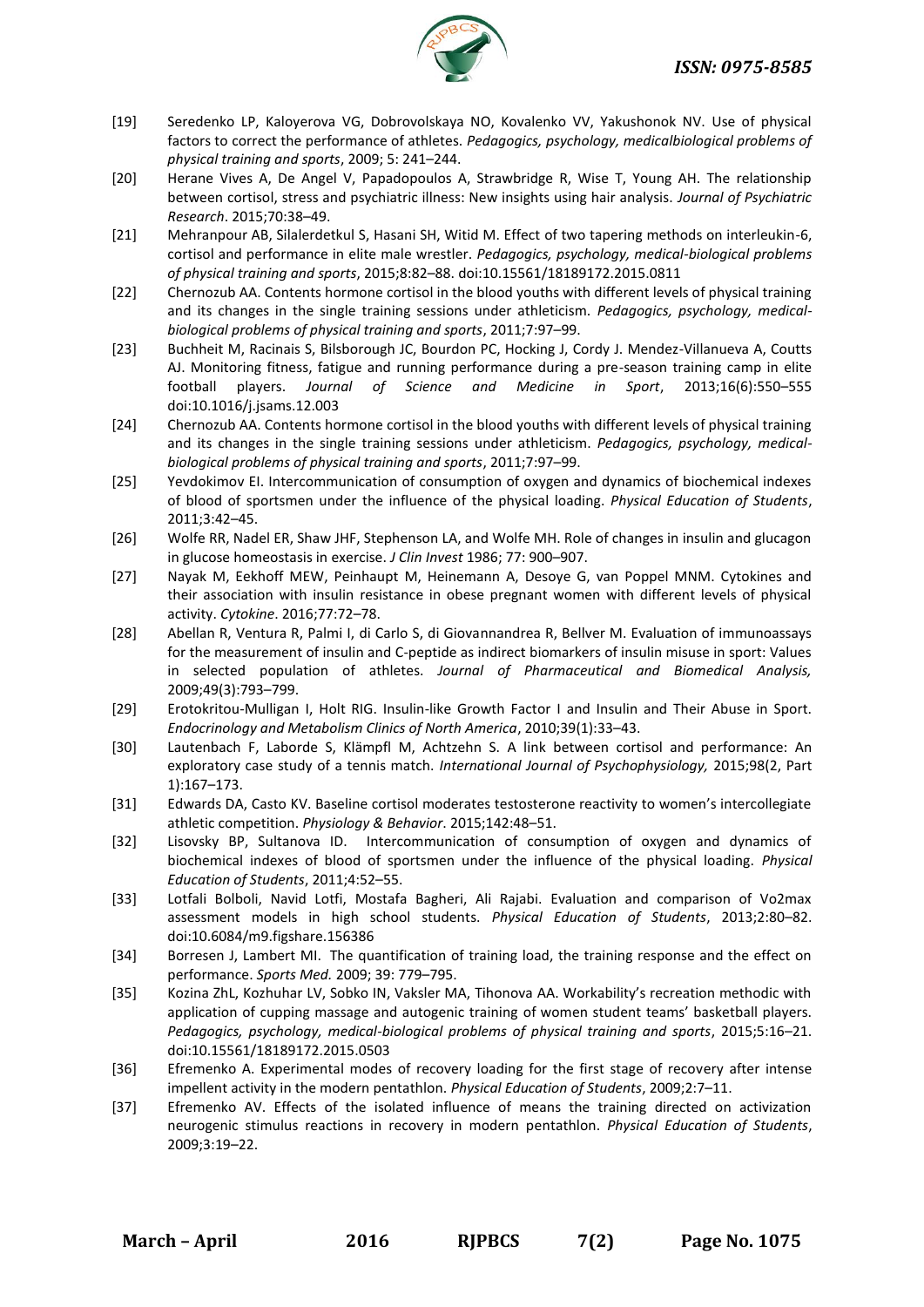

- [38] Podrigalo LV, Iermakov SS, Nosko MO, Galashko MN, Galashko NI. Study and analysis of armwrestlers' forearm muscles' strength. *Journal of Physical Education and Sport*, 2015;15(3):531–537. doi:10.7752/jpes.2015.03080
- [39] Khudolii OM, Iermakov SS, Ananchenko KV. Factorial model of motor fitness of junior forms' boys. *Journal of Physical Education and Sport,* 2015;15(3):585–591. doi:10.7752/jpes.2015.03088
- [40] Khudolii OM, Iermakov SS, Prusik K. Classification of motor fitness of 7–9 years old boys. *Journal of Physical Education and Sport,* 2015;15(2):245–253. doi:10.7752/jpes.2015.02038
- [41] Buchheit M, Simpson MB, Al Haddad H. Monitoring changes in physical performance with heart rate measures in young soccer players. *Eur J Appl Physiol* ,2012;112:711–723.
- [42] Ivashchenko OV, Khudolii OM, Yermakova TS, Pilewska, Wiesława, Muszkieta, Radosław, Stankiewicz, Błażej. Simulation as method of classification of 7–9th form boy pupils' motor fitness. *Journal of Physical Education and Sport,* 2015;15(1):142–147. doi:10.7752/jpes.2015.01023
- [43] Ivashchenko OV, Yermakova TS, Cieslicka M, Zukowska H. Discriminant analysis in classification of motor fitness of 9–11 forms' juniors*. Journal of Physical Education and Sport,* 2015;15(2):238–244. doi:10.7752/jpes.2015.02037
- [44] Buchheit M, Voss SC, Nybo L. Physiological and performance adaptations to an in-season soccer camp in the heat: associations with heart rate and heart rate variability. *Scand J Med Sci Sports* 2012; 21: e477–e485.
- [45] Ivashchenko OV, Yermakova TS, Cieslicka M, Muszkieta R. Discriminant analysis as method of pedagogic control of 9–11 forms girls' functional and motor fitness. *Journal of Physical Education and Sport,* 2015;15(3):576–581. doi:10.7752/jpes.2015.03086
- [46] Hamid Mohebbi, Abdulbaset Maroofi, Nazanin Ansari, Aboozar Jorbonian. The effects of stretching exercise on hemodynamic responses and post-exercise hypotension in normotensive women students. *Physical Education of Students*, 2014;5:53–58. doi:10.15561/20755279.2014.0510
- [47] Zhanneta K, Irina S, Tatyana B, Olena R, Olena L, Anna I. The applying of the concept of individualization in sport. *Journal of Physical Education and Sport,* 2015;2:172–177. doi:10.7752/jpes.2015.02027
- [48] Kozina ZhL, Gorchaniuk IuA, Zashchuk SG. System recovery from athletes in team sports with individual use of medicinal plants. *Pedagogics, psychology, medicalbiological problems of physical training and sports*, 2011;11:59–64.
- [49] Malone MA, Gloyer K. Complementary and Alternative Treatments in Sports Medicine. Primary Care: *Clinics in Office Practice*. 2013;40(4):945–68.
- [50] Chester N. Chapter 21 Over-the-counter stimulants and herbal preparations. *Routledge Online Studies on the Olympic and Paralympic Games*. 2012;1(43):294–316.
- [51] Kozina Zh.L. Principles of individual selection of medical plants for renewal of capacity of sportsmen. *Physical Education of Students*, 2009;2:29–33.
- [52] Kozina Z, Gorchaniuk IuA. Effektivnost' ispol'zovaniia prirodnykh bal'zamov dlia razvitiia sily gandbolistov [Effectiveness of application of natural balms for development of handball players' strength]. *Fiziceskoe Vospitanie Studentov Tvorcheskikh Special'nostej*, 2002;1:25–33.
- [53] Osipov VN. Physical rehabilitation athletes for prevention of fatigue in women's basketball. *Physical Education of Students*, 2011;5:71–75.
- [54] Kozak LM, Korobeinikova LG, Korobeinikov GV. Physical development and status of psychophysiological functions in young school aged children. *Fiziologiia Cheloveka,* 2002; 28(2): 35– 43.
- [55] Kozina Z. Recovery functional condition of sportsmen using individual non-traditional means of rehabilitation. *Journal of Physical Education and Sport,* 2015;4:634–639. doi:10.7752/jpes.2015.04096
- [56] Kozina Z, Pieshkova OV, Borovs'kij SV. Vpliv kompleksnoi metodiki vidnovlennia na koncentraciiu kortizolu ta insulinu u sportsmeniv-basketbolistiv [Influence of complex recreational mehodic on cortisol and insulin concentration in basketball players]. *Aktual'ni problemi fizichnoi kul'turi i sportu,* 2004;3:34–44.
- [57] McCormack WP, Stout JR, Emerson NS, Scanlon TC, Warren AM, Wells AJ. Oral nutritional supplement fortified with beta-alanine improves physical working capacity in older adults: A randomized, placebocontrolled study. *Experimental Gerontology*. 2013;48(9):933–939.
- [58] Goncharova T.A. *Enciklopediia lekarstvennykh rastenij* [Encyclopedia of medicinal plants], Moscow: SMEs Home, 204, 342–350.
- [59] Kozina ZhL. Principles of individual selection of medical plants for renewal of capacity of sportsmen. *Physical Education of Students*, 2009;2:29–33.